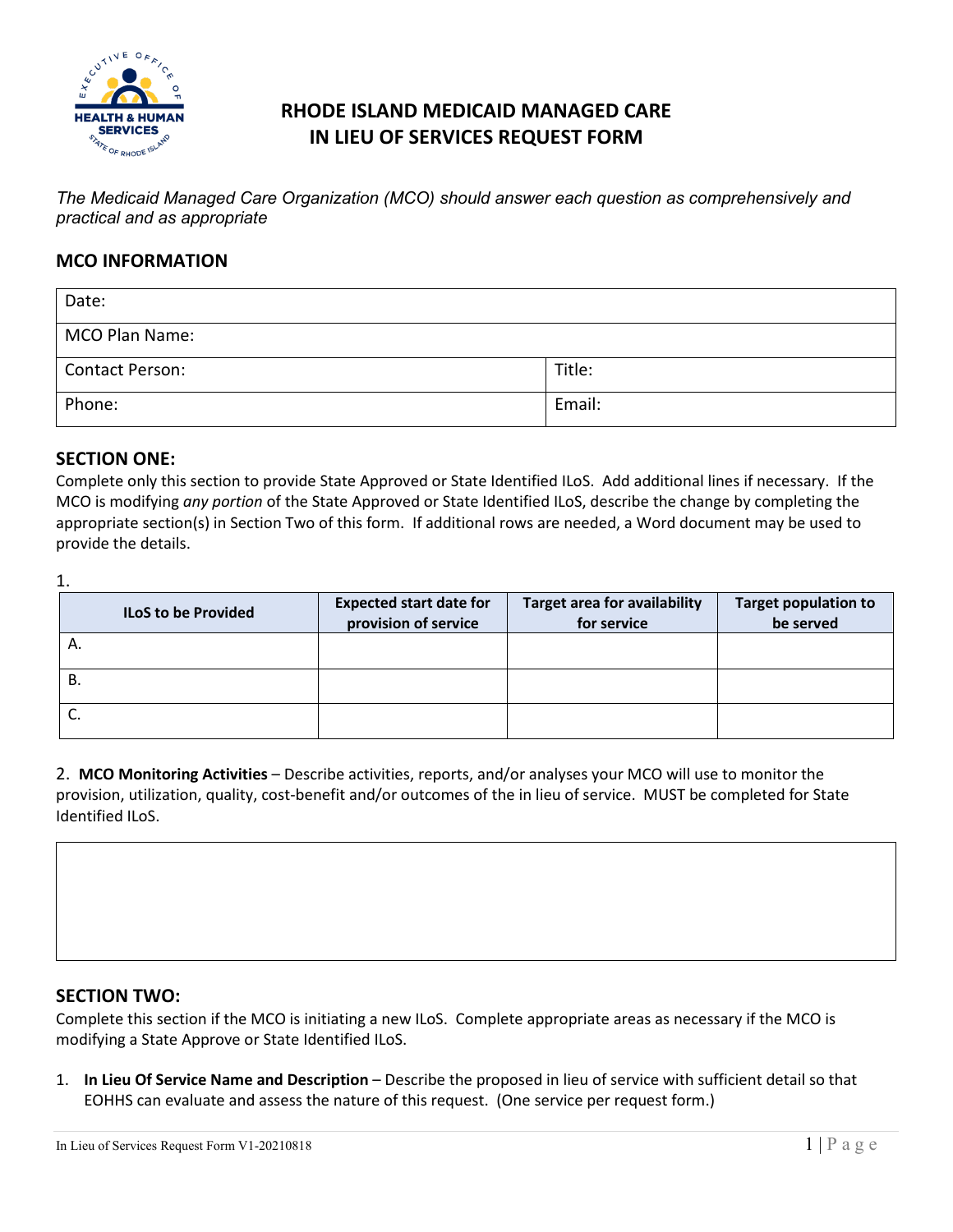|    | <b>Proposed In Lieu of Service</b>              |  |  |  |  |
|----|-------------------------------------------------|--|--|--|--|
|    | A. Service name                                 |  |  |  |  |
| В. | Description of service, including which         |  |  |  |  |
|    | State Plan service this may be offered as a     |  |  |  |  |
|    | substitute                                      |  |  |  |  |
| C. | Proposed procedure code(s) defining             |  |  |  |  |
|    | service                                         |  |  |  |  |
|    | D. Expected start date for provision of service |  |  |  |  |
|    |                                                 |  |  |  |  |
| Е. | Target area for availability of service, or     |  |  |  |  |
|    | indicate ILoS will be offered in full MCO       |  |  |  |  |
|    | service area                                    |  |  |  |  |
| F. | Assessment of capacity to provide this          |  |  |  |  |
|    | service within each target area                 |  |  |  |  |

#### 2. **Information about the Population(s) that may receive the In Lieu Of Service** – Describe the anticipated enrolled managed care population that will use/receive the proposed in lieu of service.<sup>2</sup>

| <b>Population</b> | <b>Age Range</b> | Approximate<br><b>Number of Expected</b><br>Users over 12-Month<br><b>Period</b> | Characteristics of the Population (e.g., acuity level,<br>gender, family status, placement setting, other) |
|-------------------|------------------|----------------------------------------------------------------------------------|------------------------------------------------------------------------------------------------------------|
|                   |                  |                                                                                  |                                                                                                            |
|                   |                  |                                                                                  |                                                                                                            |

3. **Goals and Objectives** – Describe the rationale for providing this service.

4. **Expected Outcomes** – Describe the expected outcomes resulting from the provision of this in lieu of service on member's health status, utilization of services, cost of care, functional status and/or community integration. If the MCO has provided this service in other programs or states, please describe the outcomes observed. The purpose of this question is to inform how the service will provide the same or better quality of care as the State Plan service for which it is being substituted.<sup>2</sup>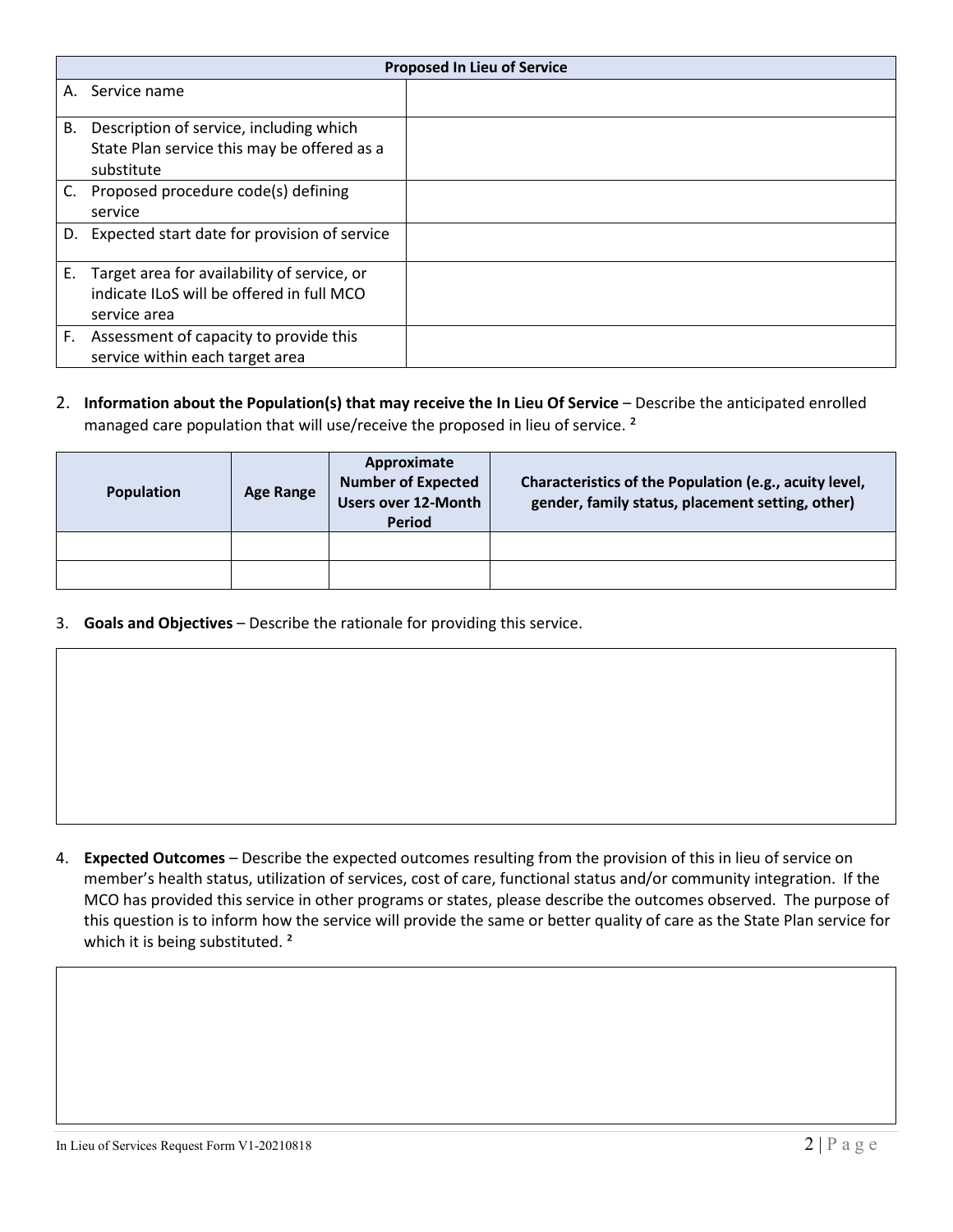5. **Staffing Qualifications, Credentialing Process, and Levels of Supervision, Administrative, and Clinical Required** – Describe the provider's licensure or certification (if required), staffing patterns, and clinician oversight (if required) or unlicensed practitioners. Describe how your MCO will enroll/screen qualified providers that meet the requirements to deliver the service with the quality outlined in #4 above.

6. **Unit of Service** – For each proposed procedure code listed in question #1, what is the unit of service that defines this alternative in lieu of service (e.g., 1 hour, 1 day, a visit, 15 minutes)? If different units of service apply to different procedure codes, delineate in the following table as applicable. If additional rows are needed, a Word document may be used to provide the details.

| <b>Procedure Code</b> | <b>Unit of Service Definition</b> | <b>Other Information (optional)</b> |  |  |
|-----------------------|-----------------------------------|-------------------------------------|--|--|
|                       |                                   |                                     |  |  |
|                       |                                   |                                     |  |  |
|                       |                                   |                                     |  |  |

7. **Anticipated Units of Service per User** – For each proposed procedure code listed in question #1, what is the anticipated average number of expected users and average number of units per expected user over a 12-month period? (Time frame, LOS, expected units) If this metric varies by population, delineate by population type. <sup>2</sup>

| <b>Population</b> | Age Range | <b>Approximate Number of</b><br><b>Expected Users over 12-</b><br><b>Month Period</b> | <b>Procedure Code</b><br>(must indicate<br>unique identifier to<br>track service) | <b>Approximate Number of Units</b><br>of Service Per User Per 12-<br>month Period |  |
|-------------------|-----------|---------------------------------------------------------------------------------------|-----------------------------------------------------------------------------------|-----------------------------------------------------------------------------------|--|
|                   |           |                                                                                       |                                                                                   |                                                                                   |  |
|                   |           |                                                                                       |                                                                                   |                                                                                   |  |

8. **Targeted Duration of Service** – For the service, describe the expected average duration of the service to achieve the desired outcomes. This could be the average length of treatment/care (e.g., 6 weeks, 6 months) or, if the service is not directly tied to a course of treatment, it could be the frequency at which the service is expected to be delivered to each user (e.g., weekly, monthly, as needed).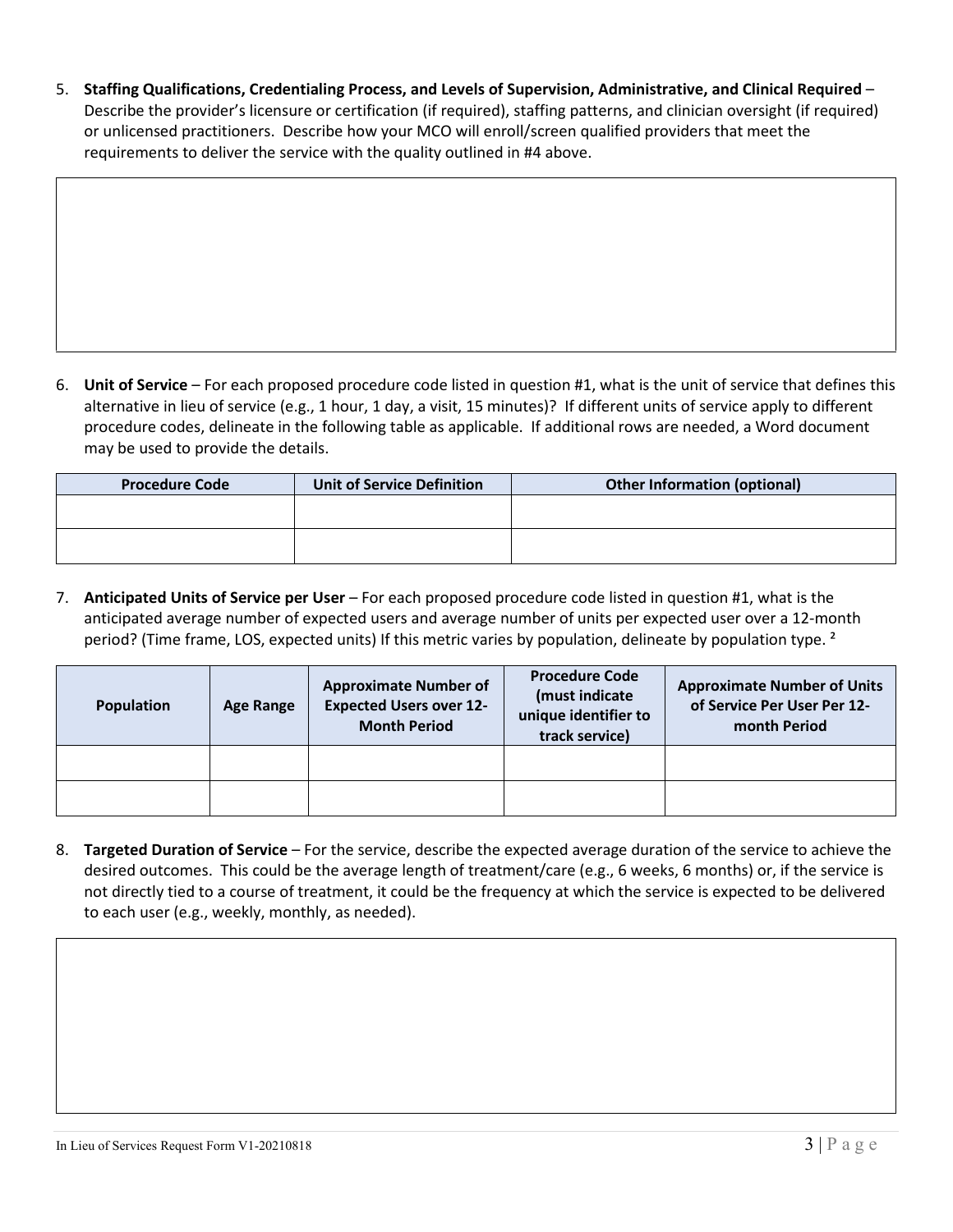9. **Cost-Effectiveness** – For the population intended to receive the in lieu of service, provide information on the costeffectiveness of the in lieu of service versus the Stat Plan service(s) available. The State is requesting this information to determine if the requested in lieu of service is cost-effective, consistent with the provisions of 42 C.F.R 438.3(e)(2).  $2^{\circ}$ 

This question requires the MCO to complete two Parts: Part 1 requests information on expenditures on the State Plan service(s) that the in lieu of service would be offered to replace, and Part 2 requests information on anticipated expenditures on the in lieu of service.\*\*

For the in lieu of service to be considered cost-effective, the total expected expenditure on the in lieu of service must be less than or equal to the total expected cost of comparable State Plan service(s).

## **Part 1: Computation of Comparable State Plan Service(s) Cost (include type, amount, frequency, etc.)**

| <b>State Plan Service</b><br>Name/Description | <b>State Plan</b><br><b>Service</b><br>Identifying<br>Code(s) | <b>Unit of Service</b><br><b>Definition</b> | Average<br>Number of<br><b>Expected Users</b><br>over 12-Month<br><b>Period</b> | <b>Average Number</b><br>of Units of<br><b>Service Per User</b><br>Per 12-Month<br><b>Period</b> | <b>Average Unit</b><br>Cost |
|-----------------------------------------------|---------------------------------------------------------------|---------------------------------------------|---------------------------------------------------------------------------------|--------------------------------------------------------------------------------------------------|-----------------------------|
|                                               |                                                               |                                             |                                                                                 |                                                                                                  |                             |
|                                               |                                                               |                                             |                                                                                 |                                                                                                  |                             |

### **Part 2: Computation or In Lieu Of Services Cost (include type, amount, frequency, etc.)**

| In Lieu Of Services<br>Name/Description | In Lieu Of<br><b>Services</b><br>Identifying<br>Code(s) | <b>Unit of Service</b><br><b>Definition</b> | Average<br>Number of<br><b>Expected Users</b><br>over 12-Month<br><b>Period</b> | <b>Average Number</b><br>of Units of<br><b>Service Per User</b><br>Per 12-Month<br>Period | <b>Average Unit</b><br>Cost |
|-----------------------------------------|---------------------------------------------------------|---------------------------------------------|---------------------------------------------------------------------------------|-------------------------------------------------------------------------------------------|-----------------------------|
|                                         |                                                         |                                             |                                                                                 |                                                                                           |                             |
|                                         |                                                         |                                             |                                                                                 |                                                                                           |                             |

\*\* MCOs may propose a different cost analysis approach that includes comparison of state plans services vs ILS to demonstrate projected cost with and without ILoS.

10. **Encounter Data Reporting** – Describe the process by which your MCO will submit valid and complete encounter data applicable to the in lieu of service. If possible, include descriptions of record/claim type(s), provider codes/taxonomies, and other data elements so that the State and its actuary will have the ability to locate and analyze actual encounter data for the requested in lieu of service.